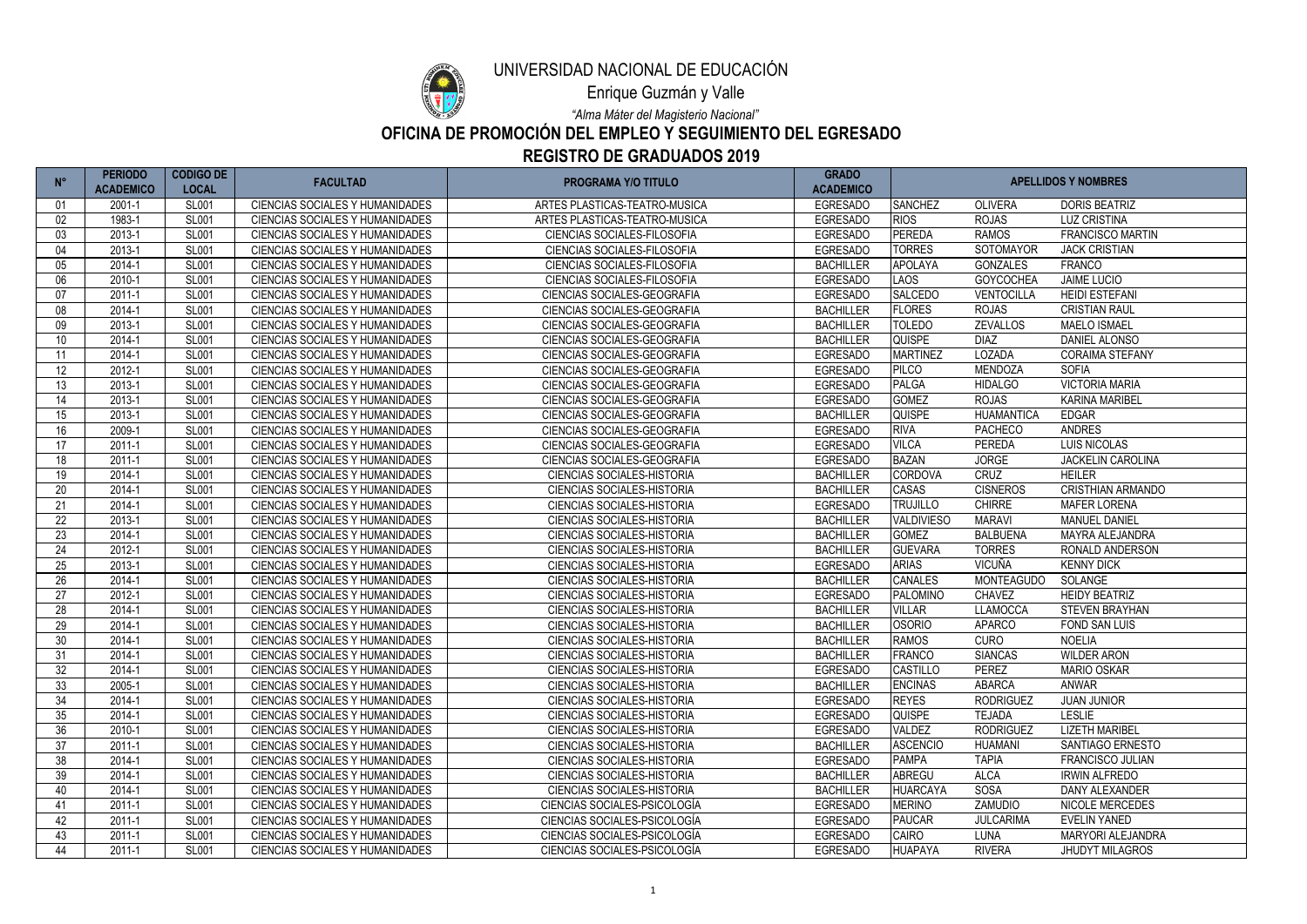

Enrique Guzmán y Valle

*"Alma Máter del Magisterio Nacional"*

# **OFICINA DE PROMOCIÓN DEL EMPLEO Y SEGUIMIENTO DEL EGRESADO**

| $N^{\circ}$ | <b>PERIODO</b><br><b>ACADEMICO</b> | <b>CODIGO DE</b><br><b>LOCAL</b> | <b>FACULTAD</b>                        | <b>PROGRAMA Y/O TITULO</b>                            | <b>GRADO</b><br><b>ACADEMICO</b> |                   | <b>APELLIDOS Y NOMBRES</b> |                              |
|-------------|------------------------------------|----------------------------------|----------------------------------------|-------------------------------------------------------|----------------------------------|-------------------|----------------------------|------------------------------|
| 45          | 2007-1                             | <b>SL001</b>                     | CIENCIAS SOCIALES Y HUMANIDADES        | CIENCIAS SOCIALES-PSICOLOGÍA                          | <b>EGRESADO</b>                  | <b>SHIJAP</b>     | <b>CHAVEZ</b>              | <b>TOMAS</b>                 |
| 46          | 2014-1                             | <b>SL001</b>                     | CIENCIAS SOCIALES Y HUMANIDADES        | CIENCIAS SOCIALES-PSICOLOGÍA                          | <b>EGRESADO</b>                  | <b>ANDIA</b>      | <b>HUAUYA</b>              | <b>VIANEY PAMELA</b>         |
| 47          | 2014-1                             | <b>SL001</b>                     | CIENCIAS SOCIALES Y HUMANIDADES        | CIENCIAS SOCIALES-PSICOLOGÍA                          | <b>EGRESADO</b>                  | <b>ALIAGA</b>     | <b>TEJADA</b>              | SANDIBEL                     |
| 48          | 2013-1                             | <b>SL001</b>                     | CIENCIAS SOCIALES Y HUMANIDADES        | CIENCIAS SOCIALES-PSICOLOGÍA                          | <b>EGRESADO</b>                  | <b>TOVAR</b>      | <b>BARTOLO</b>             | <b>JACKELINE DIANA</b>       |
| 49          | 2012-1                             | <b>SL001</b>                     | CIENCIAS SOCIALES Y HUMANIDADES        | CIENCIAS SOCIALES-PSICOLOGÍA                          | <b>EGRESADO</b>                  | <b>PALOMINO</b>   | <b>GARAY</b>               | YESILYN RAYDA                |
| 50          | 2012-1                             | <b>SL001</b>                     | CIENCIAS SOCIALES Y HUMANIDADES        | CIENCIAS SOCIALES-PSICOLOGÍA                          | <b>BACHILLER</b>                 | VELASQUEZ         | <b>MARIN</b>               | <b>CORINA</b>                |
| 51          | 2013-1                             | <b>SL001</b>                     | CIENCIAS SOCIALES Y HUMANIDADES        | CIENCIAS SOCIALES-PSICOLOGÍA                          | <b>BACHILLER</b>                 | <b>CARDENAS</b>   | <b>CURO</b>                | <b>SAUL</b>                  |
| 52          | 2013-1                             | <b>SL001</b>                     | <b>CIENCIAS SOCIALES Y HUMANIDADES</b> | CIENCIAS SOCIALES-PSICOLOGÍA                          | <b>EGRESADO</b>                  | <b>BONIFACIO</b>  | <b>ISIDRO</b>              | <b>ESTEFANNY</b>             |
| 53          | 2012-1                             | <b>SL001</b>                     | CIENCIAS SOCIALES Y HUMANIDADES        | CIENCIAS SOCIALES-PSICOLOGÍA                          | <b>EGRESADO</b>                  | <b>RODRIGUEZ</b>  | <b>LAURA</b>               | <b>JEAN CARLO</b>            |
| 54          | 2014-1                             | <b>SL001</b>                     | CIENCIAS SOCIALES Y HUMANIDADES        | CIENCIAS SOCIALES-PSICOLOGÍA                          | <b>EGRESADO</b>                  | <b>MACHA</b>      | <b>JAMJACHI</b>            | <b>WENDY LUCERO</b>          |
| 55          | 2014-1                             | <b>SL001</b>                     | CIENCIAS SOCIALES Y HUMANIDADES        | CIENCIAS SOCIALES-PSICOLOGÍA                          | <b>BACHILLER</b>                 | <b>POMA</b>       | <b>QUISPE</b>              | <b>MILER</b>                 |
| 56          | 2014-1                             | <b>SL001</b>                     | CIENCIAS SOCIALES Y HUMANIDADES        | CIENCIAS SOCIALES-PSICOLOGÍA                          | <b>BACHILLER</b>                 | <b>POMA</b>       | CANCHO                     | <b>JHOSELYN</b>              |
| 57          | 2014-1                             | <b>SL001</b>                     | <b>CIENCIAS SOCIALES Y HUMANIDADES</b> | CIENCIAS SOCIALES-PSICOLOGÍA                          | <b>BACHILLER</b>                 | <b>LEON</b>       | <b>PURIS</b>               | <b>JERSON</b>                |
| 58          | 2014-1                             | <b>SL001</b>                     | CIENCIAS SOCIALES Y HUMANIDADES        | CIENCIAS SOCIALES-PSICOLOGÍA                          | <b>EGRESADO</b>                  | ÑAHUI             | CAMAVILCA                  | <b>MAYRA KJANTU</b>          |
| 59          | 2014-1                             | <b>SL001</b>                     | CIENCIAS SOCIALES Y HUMANIDADES        | CIENCIAS SOCIALES-PSICOLOGÍA                          | <b>EGRESADO</b>                  | FERNANDEZ         | <b>FLORES</b>              | <b>ELIZABETH</b>             |
| 60          | 2014-1                             | <b>SL001</b>                     | CIENCIAS SOCIALES Y HUMANIDADES        | CIENCIAS SOCIALES-PSICOLOGÍA                          | <b>EGRESADO</b>                  | <b>PARIONA</b>    | PILLACA                    | YANETH                       |
| 61          | 2014-1                             | <b>SL001</b>                     | CIENCIAS SOCIALES Y HUMANIDADES        | CIENCIAS SOCIALES-PSICOLOGÍA                          | <b>BACHILLER</b>                 | <b>DE LA CRUZ</b> | POLICARPO                  | <b>BRIGGITH MELANIA</b>      |
| 62          | 2014-1                             | <b>SL001</b>                     | CIENCIAS SOCIALES Y HUMANIDADES        | CIENCIAS SOCIALES-PSICOLOGÍA                          | <b>EGRESADO</b>                  | <b>OBREGON</b>    | <b>GUZMAN</b>              | <b>GABRIELA FELICITA</b>     |
| 63          | 2014-1                             | <b>SL001</b>                     | CIENCIAS SOCIALES Y HUMANIDADES        | CIENCIAS SOCIALES-PSICOLOGÍA                          | <b>BACHILLER</b>                 | <b>MONTALVAN</b>  | <b>CHAVEZ</b>              | <b>JAZMIN ALEXANDRA</b>      |
| 64          | 2014-1                             | <b>SL001</b>                     | CIENCIAS SOCIALES Y HUMANIDADES        | CIENCIAS SOCIALES-PSICOLOGÍA                          | <b>EGRESADO</b>                  | <b>SURCO</b>      | <b>ANTONIO</b>             | <b>ERIKA</b>                 |
| 65          | 2014-1                             | <b>SL001</b>                     | CIENCIAS SOCIALES Y HUMANIDADES        | CIENCIAS SOCIALES-PSICOLOGÍA                          | <b>EGRESADO</b>                  | <b>SANCHEZ</b>    | <b>JERI</b>                | PAOLA NATALI                 |
| 66          | 2012-1                             | <b>SL001</b>                     | CIENCIAS SOCIALES Y HUMANIDADES        | CIENCIAS SOCIALES-PSICOLOGÍA                          | <b>EGRESADO</b>                  | <b>GARCIA</b>     | <b>FIGUEROA</b>            | <b>JESSENIA ROSMERY</b>      |
| 67          | 2013-1                             | <b>SL001</b>                     | CIENCIAS SOCIALES Y HUMANIDADES        | EDUCACIÓN ARTISTICA - ARTES PLASTICAS-TEATRO - MÚSICA | <b>EGRESADO</b>                  | <b>QUISPE</b>     | <b>LIZARBE</b>             | <b>FLOR JACKQUELINE</b>      |
| 68          | 2005-1                             | <b>SL001</b>                     | <b>CIENCIAS SOCIALES Y HUMANIDADES</b> | EDUCACIÓN ARTISTICA - ARTES PLASTICAS-TEATRO - MÚSICA | <b>EGRESADO</b>                  | <b>ROSARIO</b>    | <b>MENDOZA</b>             | JOHANNA PAMELA               |
| 69          | 2013-1                             | <b>SL001</b>                     | CIENCIAS SOCIALES Y HUMANIDADES        | EDUCACIÓN ARTISTICA - ARTES PLASTICAS-TEATRO - MÚSICA | <b>BACHILLER</b>                 | <b>ROMERO</b>     | <b>YUCRA</b>               | <b>JEFERSON</b>              |
| 70          | 2010-1                             | <b>SL001</b>                     | CIENCIAS SOCIALES Y HUMANIDADES        | EDUCACIÓN ARTISTICA - ARTES PLASTICAS-TEATRO - MÚSICA | <b>EGRESADO</b>                  | LEÓN              | LEÓN                       | <b>EDSON FELIX</b>           |
| 71          | 2012-1                             | <b>SL001</b>                     | CIENCIAS SOCIALES Y HUMANIDADES        | EDUCACIÓN ARTISTICA - ARTES PLASTICAS-TEATRO - MÚSICA | <b>BACHILLER</b>                 | <b>QUIROZ</b>     | <b>VARGAS</b>              | <b>WILMER</b>                |
| 72          | 2010-1                             | <b>SL001</b>                     | CIENCIAS SOCIALES Y HUMANIDADES        | EDUCACIÓN ARTISTICA - ARTES PLASTICAS-TEATRO - MÚSICA | <b>EGRESADO</b>                  | <b>CARTOLIN</b>   | <b>VILLALBA</b>            | <b>LUCERO KATHERIN</b>       |
| 73          | 2014-1                             | <b>SL001</b>                     | <b>CIENCIAS SOCIALES Y HUMANIDADES</b> | EDUCACIÓN ARTISTICA - ARTES PLASTICAS-TEATRO - MÚSICA | <b>EGRESADO</b>                  | <b>SERNA</b>      | QUISPE                     | <b>JACKELINE KATY</b>        |
| 74          | 2013-1                             | <b>SL001</b>                     | <b>CIENCIAS SOCIALES Y HUMANIDADES</b> | EDUCACIÓN ARTISTICA - ARTES PLASTICAS-TEATRO - MÚSICA | <b>EGRESADO</b>                  | <b>LOPEZ</b>      | CHOCCA                     | <b>SAMANTHA LIZ</b>          |
| 75          | 2013-1                             | <b>SL001</b>                     | CIENCIAS SOCIALES Y HUMANIDADES        | EDUCACIÓN ARTISTICA - MÚSICA-TEATRO - ARTES PLÁSTICAS | <b>EGRESADO</b>                  | <b>GOMEZ</b>      | VELASQUEZ                  | <b>JESUS ANDRES</b>          |
| 76          | 2012-1                             | <b>SL001</b>                     | CIENCIAS SOCIALES Y HUMANIDADES        | EDUCACIÓN ARTISTICA - MÚSICA-TEATRO - ARTES PLÁSTICAS | <b>BACHILLER</b>                 | <b>REYES</b>      | <b>SANCHEZ</b>             | <b>KEVIN LUIS BENJI</b>      |
| 77          | 2012-1                             | <b>SL001</b>                     | CIENCIAS SOCIALES Y HUMANIDADES        | EDUCACIÓN ARTISTICA - MÚSICA-TEATRO - ARTES PLÁSTICAS | <b>EGRESADO</b>                  | <b>VARGAS</b>     | YAURIMO                    | <b>WILLIAN</b>               |
| 78          | 2014-1                             | <b>SL001</b>                     | CIENCIAS SOCIALES Y HUMANIDADES        | EDUCACIÓN ARTISTICA - MÚSICA-TEATRO - ARTES PLÁSTICAS | <b>EGRESADO</b>                  | <b>CHAVEZ</b>     | <b>PAGADOR</b>             | CAROLINA MERCEDES DEL PILAR  |
| 79          | 2014-1                             | <b>SL001</b>                     | CIENCIAS SOCIALES Y HUMANIDADES        | EDUCACIÓN ARTISTICA - MÚSICA-TEATRO - ARTES PLÁSTICAS | <b>EGRESADO</b>                  | <b>JUSCAMAITA</b> | <b>MONTES</b>              | <b>JUNIOR</b>                |
| 80          | 2014-1                             | <b>SL001</b>                     | <b>CIENCIAS SOCIALES Y HUMANIDADES</b> | EDUCACIÓN ARTISTICA - MÚSICA-TEATRO - ARTES PLÁSTICAS | <b>EGRESADO</b>                  | <b>DIAZ</b>       | PEÑA                       | <b>ANDRES RAUL</b>           |
| 81          | 2014-1                             | <b>SL001</b>                     | CIENCIAS SOCIALES Y HUMANIDADES        | EDUCACIÓN ARTISTICA - MÚSICA-TEATRO - ARTES PLÁSTICAS | <b>BACHILLER</b>                 | <b>MEZA</b>       | <b>ROSAS</b>               | <b>ALEXIS GHIOMAR</b>        |
| 82          | 2014-1                             | <b>SL001</b>                     | <b>CIENCIAS SOCIALES Y HUMANIDADES</b> | EDUCACIÓN ARTISTICA - MÚSICA-TEATRO - ARTES PLÁSTICAS | <b>EGRESADO</b>                  | <b>CCAYHUARI</b>  | GALLO                      | <b>EDITH</b>                 |
| 83          | 2011-1                             | <b>SL001</b>                     | CIENCIAS SOCIALES Y HUMANIDADES        | EDUCACIÓN ARTISTICA - MÚSICA-TEATRO - ARTES PLÁSTICAS | <b>BACHILLER</b>                 | <b>CACERES</b>    | <b>RIOS</b>                | <b>MICHAEL NILTON</b>        |
| 84          | 2012-1                             | <b>SL001</b>                     | <b>CIENCIAS SOCIALES Y HUMANIDADES</b> | EDUCACIÓN ARTISTICA - MÚSICA-TEATRO - ARTES PLÁSTICAS | <b>BACHILLER</b>                 | <b>ARESTE</b>     | <b>GUTIERREZ</b>           | RUTH ROCIO                   |
| 85          | 2011-1                             | <b>SL001</b>                     | CIENCIAS SOCIALES Y HUMANIDADES        | EDUCACIÓN ARTISTICA - MÚSICA-TEATRO - ARTES PLÁSTICAS | <b>EGRESADO</b>                  | <b>ROMERO</b>     | <b>MENA</b>                | CARLOS ALBERTO               |
| 86          | 2011-1                             | <b>SL001</b>                     | CIENCIAS SOCIALES Y HUMANIDADES        | EDUCACIÓN ARTISTICA - MÚSICA-TEATRO - ARTES PLÁSTICAS | <b>EGRESADO</b>                  | <b>VILCHEZ</b>    | <b>GUTARRA</b>             | <b>JUAN CARLOS SEBASTIAN</b> |
| 87          | 2011-1                             | <b>SL001</b>                     | CIENCIAS SOCIALES Y HUMANIDADES        | EDUCACIÓN ARTISTICA - MÚSICA-TEATRO - ARTES PLÁSTICAS | <b>EGRESADO</b>                  | <b>RIOS</b>       | <b>GOMEZ</b>               | ROBERTO WILMAN               |
| 88          | 2007-1                             | <b>SL001</b>                     | CIENCIAS SOCIALES Y HUMANIDADES        | EDUCACIÓN ARTISTICA - MÚSICA-TEATRO - ARTES PLÁSTICAS | <b>EGRESADO</b>                  | <b>PACHECO</b>    | <b>BATALLA</b>             | <b>HELCI MARIELA</b>         |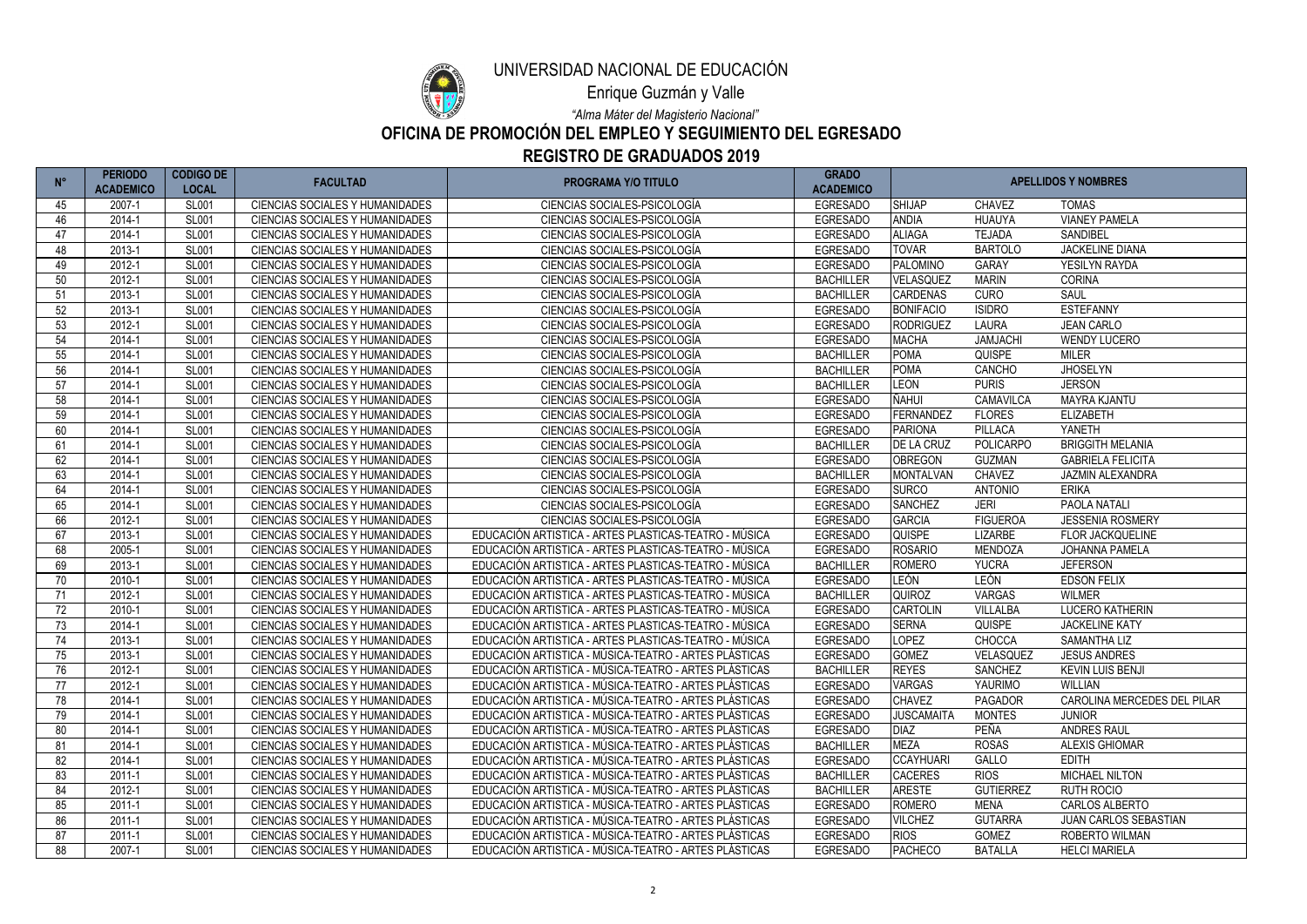

Enrique Guzmán y Valle

*"Alma Máter del Magisterio Nacional"*

## **OFICINA DE PROMOCIÓN DEL EMPLEO Y SEGUIMIENTO DEL EGRESADO**

**REGISTRO DE GRADUADOS 2019**

| $N^{\circ}$ | <b>PERIODO</b><br><b>ACADEMICO</b> | <b>CODIGO DE</b><br><b>LOCAL</b> | <b>FACULTAD</b>                        | <b>PROGRAMA Y/O TITULO</b>                            | <b>GRADO</b><br><b>ACADEMICO</b> | <b>APELLIDOS Y NOMBRES</b> |                    |                           |
|-------------|------------------------------------|----------------------------------|----------------------------------------|-------------------------------------------------------|----------------------------------|----------------------------|--------------------|---------------------------|
| 89          | 2007-1                             | <b>SL001</b>                     | CIENCIAS SOCIALES Y HUMANIDADES        | EDUCACIÓN ARTISTICA - MÚSICA-TEATRO - ARTES PLÁSTICAS | <b>EGRESADO</b>                  | <b>CASANA</b>              | CASTILLO           | SERGIO ALEJANDRO          |
| 90          | 2009-1                             | <b>SL001</b>                     | CIENCIAS SOCIALES Y HUMANIDADES        | EDUCACIÓN ARTISTICA - MÚSICA-TEATRO - ARTES PLÁSTICAS | <b>EGRESADO</b>                  | <b>CARLOS</b>              | <b>BARRETO</b>     | <b>IVAN MIRKO</b>         |
| 91          | 2012-1                             | <b>SL001</b>                     | <b>CIENCIAS SOCIALES Y HUMANIDADES</b> | EDUCACIÓN ARTISTICA - MÚSICA-TEATRO - ARTES PLÁSTICAS | <b>EGRESADO</b>                  | <b>RUPALLA</b>             | <b>GUERRA</b>      | <b>DIEGO</b>              |
| 92          | 2013-1                             | <b>SL001</b>                     | CIENCIAS SOCIALES Y HUMANIDADES        | EDUCACIÓN ARTISTICA - MÚSICA-TEATRO - ARTES PLÁSTICAS | <b>EGRESADO</b>                  | <b>LAYME</b>               | <b>MAYON</b>       | <b>ROBERTO</b>            |
| 93          | 2010-1                             | <b>SL001</b>                     | CIENCIAS SOCIALES Y HUMANIDADES        | EDUCACIÓN ARTISTICA - TEATRO-ARTES PLÁSTICAS - MÚSICA | <b>EGRESADO</b>                  | <b>MANRIQUE</b>            | <b>REYES</b>       | <b>MAGDA LUZ</b>          |
| 94          | 2014-1                             | <b>SL001</b>                     | <b>CIENCIAS SOCIALES Y HUMANIDADES</b> | EDUCACIÓN ARTISTICA - TEATRO-ARTES PLÁSTICAS - MÚSICA | <b>EGRESADO</b>                  | <b>ACOSTA</b>              | <b>SARMIENTO</b>   | <b>IRWIN RONALD</b>       |
| 95          | 2013-1                             | <b>SL001</b>                     | <b>CIENCIAS SOCIALES Y HUMANIDADES</b> | EDUCACIÓN ARTISTICA - TEATRO-ARTES PLÁSTICAS - MÚSICA | <b>EGRESADO</b>                  | <b>GALVEZ</b>              | <b>NORABUENA</b>   | <b>DANY CREIZY</b>        |
| 96          | 2013-1                             | <b>SL001</b>                     | <b>CIENCIAS SOCIALES Y HUMANIDADES</b> | EDUCACIÓN ARTISTICA - TEATRO-ARTES PLÁSTICAS - MÚSICA | <b>EGRESADO</b>                  | <b>MENDOZA</b>             | <b>VILLEGAS</b>    | KATHERINE ALESSANDRA      |
| 97          | 2009-1                             | <b>SL001</b>                     | <b>CIENCIAS SOCIALES Y HUMANIDADES</b> | EDUCACIÓN ARTISTICA - TEATRO-ARTES PLÁSTICAS - MÚSICA | <b>EGRESADO</b>                  | <b>TIMANA</b>              | <b>RIOS</b>        | <b>GLORIA STEPHANIE</b>   |
| 98          | 2014-1                             | <b>SL001</b>                     | CIENCIAS SOCIALES Y HUMANIDADES        | EDUCACIÓN INTERCULTURAL BILINGUE-LENGUA ESPAÑOLA      | <b>EGRESADO</b>                  | <b>LLOCLLA</b>             | <b>VICAÑA</b>      | <b>ELIANA YENIFER</b>     |
| 99          | 2014-1                             | <b>SL001</b>                     | CIENCIAS SOCIALES Y HUMANIDADES        | EDUCACIÓN INTERCULTURAL BILINGUE-LENGUA ESPAÑOLA      | <b>EGRESADO</b>                  | <b>VARGAS</b>              | <b>RIPIA</b>       | <b>AMELIA</b>             |
| 100         | 2013-1                             | <b>SL001</b>                     | CIENCIAS SOCIALES Y HUMANIDADES        | EDUCACIÓN INTERCULTURAL BILINGUE-LENGUA ESPAÑOLA      | <b>EGRESADO</b>                  | <b>RUTTI</b>               | <b>JESUS</b>       | <b>LIZETH MELAMY</b>      |
| 101         | 2014-1                             | <b>SL001</b>                     | <b>CIENCIAS SOCIALES Y HUMANIDADES</b> | EDUCACIÓN INTERCULTURAL BILINGUE-LENGUA ESPAÑOLA      | <b>BACHILLER</b>                 | <b>PARIONA</b>             | <b>PILLACA</b>     | <b>YENNI</b>              |
| 102         | 2010-1                             | <b>SL001</b>                     | <b>CIENCIAS SOCIALES Y HUMANIDADES</b> | EDUCACIÓN INTERCULTURAL BILINGUE-LENGUA ESPAÑOLA      | <b>EGRESADO</b>                  | SUIQUI                     | SOSA               | <b>KIEMYON ROBEL</b>      |
| 103         | 2014-1                             | <b>SL001</b>                     | <b>CIENCIAS SOCIALES Y HUMANIDADES</b> | EDUCACIÓN INTERCULTURAL BILINGUE-LENGUA ESPAÑOLA      | <b>EGRESADO</b>                  | <b>TORRE</b>               | <b>GAVILAN</b>     | <b>NELIDA</b>             |
| 104         | 2009-1                             | <b>SL001</b>                     | <b>CIENCIAS SOCIALES Y HUMANIDADES</b> | EDUCACIÓN INTERCULTURAL BILINGUE-LENGUA ESPAÑOLA      | <b>BACHILLER</b>                 | <b>TOMAS</b>               | <b>BAUTISTA</b>    | <b>ELIZABETH</b>          |
| 105         | 2009-1                             | <b>SL001</b>                     | <b>CIENCIAS SOCIALES Y HUMANIDADES</b> | EDUCACIÓN INTERCULTURAL BILINGUE-LENGUA ESPAÑOLA      | <b>EGRESADO</b>                  | <b>CONDORI</b>             | <b>VARGAS</b>      | <b>PEDRO</b>              |
| 106         | 2013-1                             | <b>SL001</b>                     | <b>CIENCIAS SOCIALES Y HUMANIDADES</b> | EDUCACIÓN INTERCULTURAL BILINGUE-LITERATURA           | <b>BACHILLER</b>                 | CALDERON                   | <b>BARRERA</b>     | <b>TATIANA NOEMY</b>      |
| 107         | 2004-1                             | <b>SL001</b>                     | CIENCIAS SOCIALES Y HUMANIDADES        | FILOSOFIA-CIENCIAS SOCIALES                           | <b>EGRESADO</b>                  | <b>RIMACHE</b>             | <b>SEGURA</b>      | <b>JESSICA VIVIANA</b>    |
| 108         | 2013-1                             | <b>SL001</b>                     | CIENCIAS SOCIALES Y HUMANIDADES        | FRANCES-INGLÉS                                        | <b>EGRESADO</b>                  | <b>ARENAS</b>              | <b>ISUSQUI</b>     | <b>GABRIELA BERNARDA</b>  |
| 109         | 2013-1                             | <b>SL001</b>                     | <b>CIENCIAS SOCIALES Y HUMANIDADES</b> | FRANCES-INGLÉS                                        | <b>EGRESADO</b>                  | <b>DIAZ</b>                | <b>FLORES</b>      | ADELAIDA YILDA            |
| 110         | 2005-1                             | <b>SL001</b>                     | <b>CIENCIAS SOCIALES Y HUMANIDADES</b> | HISTORIA-CIENCIAS SOCIALES                            | <b>BACHILLER</b>                 | <b>CALIXTO</b>             | <b>PLASENCIA</b>   | CINTHYA JAQUELINE         |
| 111         | 2014-1                             | <b>SL001</b>                     | <b>CIENCIAS SOCIALES Y HUMANIDADES</b> | <b>INGLES-ALEMAN</b>                                  | <b>BACHILLER</b>                 | <b>TUDELANO</b>            | <b>RAMOS</b>       | JHOSELYN ALBINA           |
| 112         | 2013-1                             | <b>SL001</b>                     | <b>CIENCIAS SOCIALES Y HUMANIDADES</b> | <b>INGLES-ALEMAN</b>                                  | <b>EGRESADO</b>                  | <b>CARDOSO</b>             | <b>CONCHA</b>      | <b>GIAN PIERRE</b>        |
| 113         | 2014-1                             | <b>SL001</b>                     | CIENCIAS SOCIALES Y HUMANIDADES        | INGLES-ALEMAN                                         | <b>EGRESADO</b>                  | <b>CUYA</b>                | <b>PALACIN</b>     | <b>LILIANA ELVIRA</b>     |
| 114         | 2014-1                             | <b>SL001</b>                     | <b>CIENCIAS SOCIALES Y HUMANIDADES</b> | INGLES-ALEMAN                                         | <b>BACHILLER</b>                 | <b>REGALADO</b>            | <b>MATTOS</b>      | <b>GIANELLA MARGOT</b>    |
| 115         | 2014-1                             | <b>SL001</b>                     | CIENCIAS SOCIALES Y HUMANIDADES        | INGLES-ALEMAN                                         | <b>BACHILLER</b>                 | <b>APONTE</b>              | <b>SUDARIO</b>     | <b>CESAR</b>              |
| 116         | 2013-1                             | <b>SL001</b>                     | <b>CIENCIAS SOCIALES Y HUMANIDADES</b> | INGLES-ESPAÑOL COMO LENGUA EXTRANJERA                 | <b>BACHILLER</b>                 | <b>PEZUA</b>               | <b>GALINDO</b>     | <b>FLORVI</b>             |
| 117         | 2014-1                             | <b>SL001</b>                     | <b>CIENCIAS SOCIALES Y HUMANIDADES</b> | INGLES-ESPAÑOL COMO LENGUA EXTRANJERA                 | <b>EGRESADO</b>                  | <b>MENDOZA</b>             | <b>NOA</b>         | <b>MELANY</b>             |
| 118         | 2010-1                             | <b>SL001</b>                     | CIENCIAS SOCIALES Y HUMANIDADES        | INGLES-ESPAÑOL COMO LENGUA EXTRANJERA                 | <b>EGRESADO</b>                  | <b>GUEVARA</b>             | <b>DIAZ</b>        | <b>NELLY MILAGROS</b>     |
| 119         | 2010-1                             | <b>SL001</b>                     | CIENCIAS SOCIALES Y HUMANIDADES        | INGLES-ESPAÑOL COMO LENGUA EXTRANJERA                 | <b>EGRESADO</b>                  | <b>TAMARIZ</b>             | ALI                | <b>RUBEN GIOVANNY</b>     |
| 120         | 2011-1                             | <b>SL001</b>                     | <b>CIENCIAS SOCIALES Y HUMANIDADES</b> | INGLES-ESPAÑOL COMO LENGUA EXTRANJERA                 | <b>BACHILLER</b>                 | <b>CONTRERAS</b>           | <b>CRISOLOGO</b>   | <b>SARA MARIA</b>         |
| 121         | 2011-1                             | <b>SL001</b>                     | CIENCIAS SOCIALES Y HUMANIDADES        | INGLES-ESPAÑOL COMO LENGUA EXTRANJERA                 | <b>EGRESADO</b>                  | <b>CONTRERAS</b>           | <b>LIMACHI</b>     | <b>CANDY GIANINA</b>      |
| 122         | 2011-1                             | <b>SL001</b>                     | <b>CIENCIAS SOCIALES Y HUMANIDADES</b> | INGLES-ESPAÑOL COMO LENGUA EXTRANJERA                 | <b>EGRESADO</b>                  | <b>DIAZ</b>                | <b>CUEVA</b>       | ERIKA GIOVANNA            |
| 123         | 2014-1                             | <b>SL001</b>                     | <b>CIENCIAS SOCIALES Y HUMANIDADES</b> | INGLES-ESPAÑOL COMO LENGUA EXTRANJERA                 | <b>EGRESADO</b>                  | <b>AVILA</b>               | <b>MENDOZA</b>     | <b>KAROLAY SHEYLLA</b>    |
| 124         | 2014-1                             | <b>SL001</b>                     | <b>CIENCIAS SOCIALES Y HUMANIDADES</b> | INGLES-ESPAÑOL COMO LENGUA EXTRANJERA                 | <b>EGRESADO</b>                  | <b>POZO</b>                | <b>CAMPOS</b>      | <b>LUZ CLARITA</b>        |
| 125         | 2014-1                             | <b>SL001</b>                     | CIENCIAS SOCIALES Y HUMANIDADES        | INGLES-ESPAÑOL COMO LENGUA EXTRANJERA                 | <b>BACHILLER</b>                 | <b>ESTARES</b>             | <b>MENDOZA</b>     | <b>ROSA ISABEL</b>        |
| 126         | 2014-1                             | <b>SL001</b>                     | CIENCIAS SOCIALES Y HUMANIDADES        | INGLES-ESPAÑOL COMO LENGUA EXTRANJERA                 | <b>EGRESADO</b>                  | <b>TRUJILLO</b>            | AMAO               | <b>LIZ ANGELA</b>         |
| 127         | 2013-1                             | <b>SL001</b>                     | CIENCIAS SOCIALES Y HUMANIDADES        | INGLES-ESPAÑOL COMO LENGUA EXTRANJERA                 | <b>EGRESADO</b>                  | <b>BRICEÑO</b>             | <b>MIRANDA</b>     | ANDREA CAROLINA           |
| 128         | 2014-1                             | <b>SL001</b>                     | CIENCIAS SOCIALES Y HUMANIDADES        | <b>INGLES-FRANCES</b>                                 | <b>EGRESADO</b>                  | <b>SAAVEDRA</b>            | <b>RESURRECION</b> | <b>ANA RUBI</b>           |
| 129         | 2014-1                             | <b>SL001</b>                     | CIENCIAS SOCIALES Y HUMANIDADES        | <b>INGLES-FRANCES</b>                                 | <b>BACHILLER</b>                 | <b>CARLOS</b>              | <b>OROZCO</b>      | YESSENIA ESTHER           |
| 130         | 2014-1                             | <b>SL001</b>                     | CIENCIAS SOCIALES Y HUMANIDADES        | <b>INGLES-FRANCES</b>                                 | <b>EGRESADO</b>                  | <b>TRUCIOS</b>             | <b>BASHUALDO</b>   | <b>KATHERINE PATRICIA</b> |
| 131         | 2014-1                             | <b>SL001</b>                     | CIENCIAS SOCIALES Y HUMANIDADES        | <b>INGLES-FRANCES</b>                                 | <b>BACHILLER</b>                 | <b>URBINA</b>              | <b>MELENDEZ</b>    | MASSIEL ANGELICA          |
| 132         | 2014-1                             | <b>SL001</b>                     | CIENCIAS SOCIALES Y HUMANIDADES        | <b>INGLES-FRANCES</b>                                 | <b>BACHILLER</b>                 | <b>RODRIGUEZ</b>           | <b>HUARANGA</b>    | <b>CARMEN MILAGROS</b>    |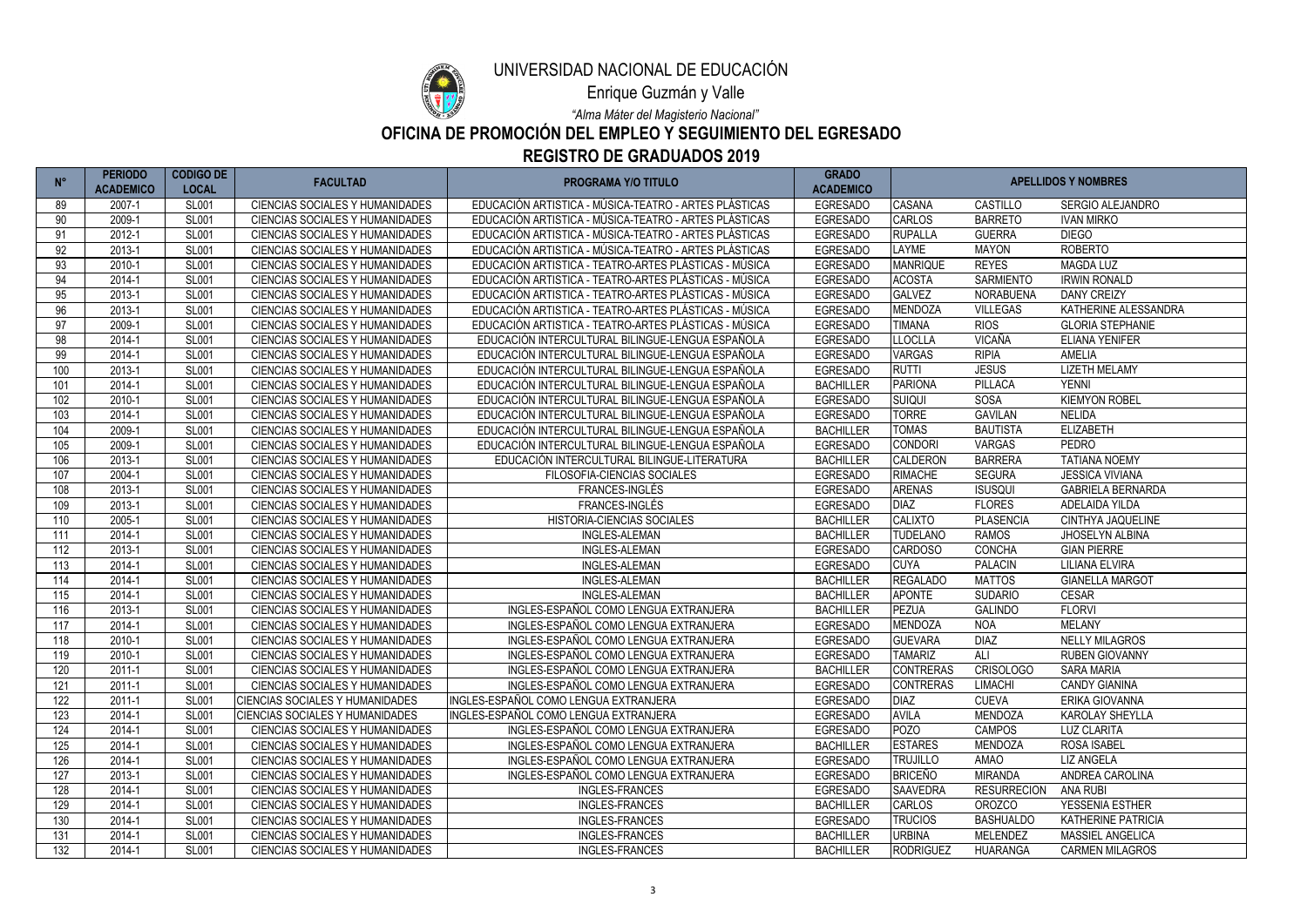

Enrique Guzmán y Valle

*"Alma Máter del Magisterio Nacional"*

#### **OFICINA DE PROMOCIÓN DEL EMPLEO Y SEGUIMIENTO DEL EGRESADO REGISTRO DE GRADUADOS 2019**

|     | <b>PERIODO</b><br><b>ACADEMICO</b> | <b>CODIGO DE</b><br><b>LOCAL</b> | <b>FACULTAD</b>                        | <b>PROGRAMA Y/O TITULO</b> | <b>GRADO</b><br><b>ACADEMICO</b> | <b>APELLIDOS Y NOMBRES</b> |                  |                        |
|-----|------------------------------------|----------------------------------|----------------------------------------|----------------------------|----------------------------------|----------------------------|------------------|------------------------|
| 133 | 2014-1                             | <b>SL001</b>                     | <b>CIENCIAS SOCIALES Y HUMANIDADES</b> | <b>INGLES-FRANCES</b>      | <b>EGRESADO</b>                  | <b>NEYRA</b>               | <b>ENCISO</b>    | <b>GRECYA MORELLY</b>  |
| 134 | 2014-1                             | <b>SL001</b>                     | CIENCIAS SOCIALES Y HUMANIDADES        | <b>INGLES-FRANCES</b>      | <b>BACHILLER</b>                 | <b>FALCON</b>              | <b>GALARRETA</b> | <b>MARIA MERCEDES</b>  |
| 135 | 2014-1                             | <b>SL001</b>                     | <b>CIENCIAS SOCIALES Y HUMANIDADES</b> | <b>INGLES-FRANCES</b>      | <b>BACHILLER</b>                 | <b>LOPEZ</b>               | <b>BUENDIA</b>   | <b>SUSAN HELEN</b>     |
| 136 | 2014-1                             | <b>SL001</b>                     | CIENCIAS SOCIALES Y HUMANIDADES        | <b>INGLES-FRANCES</b>      | <b>BACHILLER</b>                 | <b>VENEGAS</b>             | FERNANDEZ        | <b>LUCY NOEMI</b>      |
| 137 | 2014-1                             | <b>SL001</b>                     | CIENCIAS SOCIALES Y HUMANIDADES        | <b>INGLES-FRANCES</b>      | <b>BACHILLER</b>                 | <b>CHAVEZ</b>              | <b>ILLACHURA</b> | <b>JORGE ALBERTO</b>   |
| 138 | 2014-1                             | <b>SL001</b>                     | CIENCIAS SOCIALES Y HUMANIDADES        | <b>INGLES-FRANCES</b>      | <b>BACHILLER</b>                 | <b>CHIPANI</b>             | <b>CUEVAS</b>    | <b>NOHELIA YAMINET</b> |
| 139 | 2014-1                             | <b>SL001</b>                     | <b>CIENCIAS SOCIALES Y HUMANIDADES</b> | <b>INGLES-FRANCES</b>      | <b>BACHILLER</b>                 | <b>ROQUE</b>               | <b>VILA</b>      | <b>MARELYN ESTELA</b>  |
| 140 | 2012-1                             | <b>SL001</b>                     | <b>CIENCIAS SOCIALES Y HUMANIDADES</b> | <b>INGLES-FRANCES</b>      | <b>EGRESADO</b>                  | <b>OSCO</b>                | <b>POMPILLA</b>  | <b>RUDY EVELIN</b>     |
| 141 | 2012-1                             | <b>SL001</b>                     | CIENCIAS SOCIALES Y HUMANIDADES        | <b>INGLES-FRANCES</b>      | <b>BACHILLER</b>                 | <b>PEREZ</b>               | <b>CURO</b>      | <b>FIORELA ROSA</b>    |
| 142 | 2014-1                             | <b>SL001</b>                     | <b>CIENCIAS SOCIALES Y HUMANIDADES</b> | <b>INGLES-FRANCES</b>      | <b>EGRESADO</b>                  | QUIÑONEZ                   | <b>MUNARRIZ</b>  | <b>LUCY KATHERINE</b>  |
| 143 | 2007-1                             | <b>SL001</b>                     | CIENCIAS SOCIALES Y HUMANIDADES        | <b>INGLES-FRANCES</b>      | <b>EGRESADO</b>                  | <b>VILCHEZ</b>             | SOLANO           | <b>JUAN CARLOS</b>     |
| 144 | 2009-1                             | <b>SL001</b>                     | <b>CIENCIAS SOCIALES Y HUMANIDADES</b> | <b>INGLES-FRANCES</b>      | <b>BACHILLER</b>                 | <b>GARCIA</b>              | <b>ROJAS</b>     | <b>DIANA CAROLINA</b>  |
| 145 | 2012-1                             | <b>SL001</b>                     | CIENCIAS SOCIALES Y HUMANIDADES        | <b>INGLES-FRANCES</b>      | <b>BACHILLER</b>                 | <b>HUARANCCA</b>           | <b>BERROCAL</b>  | ELENA JESHENIA         |
| 146 | 2010-1                             | <b>SL001</b>                     | <b>CIENCIAS SOCIALES Y HUMANIDADES</b> | <b>INGLES-ITALIANO</b>     | <b>EGRESADO</b>                  | <b>MEDINA</b>              | CAMIZAN          | <b>KATERINY ISABEL</b> |
| 147 | 2006-1                             | <b>SL001</b>                     | CIENCIAS SOCIALES Y HUMANIDADES        | <b>INGLES-ITALIANO</b>     | <b>EGRESADO</b>                  | <b>ROJAS</b>               | CABANA           | <b>MADELEINE</b>       |
| 148 | 2002-1                             | <b>SL001</b>                     | CIENCIAS SOCIALES Y HUMANIDADES        | <b>INGLES-ITALIANO</b>     | <b>EGRESADO</b>                  | <b>ESCRIBA</b>             | <b>GUTIERREZ</b> | <b>ERLINDA NANCY</b>   |
| 149 | 2014-1                             | <b>SL001</b>                     | <b>CIENCIAS SOCIALES Y HUMANIDADES</b> | <b>INGLES-ITALIANO</b>     | <b>EGRESADO</b>                  | HUAMANCAJA                 | <b>ENCISO</b>    | <b>FIORELLA</b>        |
| 150 | 2001-1                             | <b>SL001</b>                     | CIENCIAS SOCIALES Y HUMANIDADES        | <b>INGLES-ITALIANO</b>     | <b>EGRESADO</b>                  | CORONADO                   | <b>VEGA</b>      | <b>LILIANA MARILIN</b> |
| 151 | 2013-1                             | <b>SL001</b>                     | CIENCIAS SOCIALES Y HUMANIDADES        | <b>INGLES-ITALIANO</b>     | <b>EGRESADO</b>                  | <b>DIAZ</b>                | <b>URBANO</b>    | <b>DEMETRIO YONY</b>   |
| 152 | 2014-1                             | <b>SL001</b>                     | CIENCIAS SOCIALES Y HUMANIDADES        | <b>INGLES-ITALIANO</b>     | <b>EGRESADO</b>                  | <b>PEREZ</b>               | <b>LLANTOY</b>   | <b>ANGI VIVIANA</b>    |
| 153 | 2013-1                             | <b>SL001</b>                     | <b>CIENCIAS SOCIALES Y HUMANIDADES</b> | <b>INGLES-ITALIANO</b>     | <b>EGRESADO</b>                  | <b>POMA</b>                | <b>AGUIRRE</b>   | <b>KHEYLA</b>          |
| 154 | 2013-1                             | <b>SL001</b>                     | CIENCIAS SOCIALES Y HUMANIDADES        | <b>INGLES-ITALIANO</b>     | <b>BACHILLER</b>                 | <b>APARCO</b>              | CHOCCE           | <b>LUCY ESTRELLITA</b> |
| 155 | 2013-1                             | <b>SL001</b>                     | <b>CIENCIAS SOCIALES Y HUMANIDADES</b> | <b>INGLES-ITALIANO</b>     | <b>EGRESADO</b>                  | <b>AYALA</b>               | <b>HUACACHI</b>  | <b>DELIA JUANA</b>     |
| 156 | 2012-1                             | <b>SL001</b>                     | <b>CIENCIAS SOCIALES Y HUMANIDADES</b> | <b>INGLES-ITALIANO</b>     | <b>EGRESADO</b>                  | <b>LOPINTA</b>             | <b>CHECCO</b>    | <b>EPIFANIA</b>        |
| 157 | 2014-1                             | <b>SL001</b>                     | CIENCIAS SOCIALES Y HUMANIDADES        | <b>INGLES-ITALIANO</b>     | <b>EGRESADO</b>                  | <b>MAYHUA</b>              | <b>QUISPE</b>    | <b>THEMIS CRISTINA</b> |
| 158 | 2014-1                             | <b>SL001</b>                     | CIENCIAS SOCIALES Y HUMANIDADES        | <b>INGLES-ITALIANO</b>     | <b>EGRESADO</b>                  | <b>PRIETO</b>              | PAZ              | ALEJANDRA KRYSTEL      |
| 159 | 2013-1                             | <b>SL001</b>                     | CIENCIAS SOCIALES Y HUMANIDADES        | INGLES-ITALIANO            | <b>EGRESADO</b>                  | <b>FERREL</b>              | QUISPE           | <b>ASTRID SHELLEY</b>  |
| 160 | 2014-1                             | <b>SL001</b>                     | <b>CIENCIAS SOCIALES Y HUMANIDADES</b> | LENGUA ESPAÑOLA-INGLÉS     | <b>BACHILLER</b>                 | <b>CARDENAS</b>            | <b>ROMERO</b>    | MILUZKA                |
| 161 | 2012-1                             | <b>SL001</b>                     | CIENCIAS SOCIALES Y HUMANIDADES        | LENGUA ESPAÑOLA-INGLÉS     | <b>EGRESADO</b>                  | <b>NAVARRO</b>             | YACE             | <b>DAVID MAYCOL</b>    |
| 162 | 2010-1                             | <b>SL001</b>                     | <b>CIENCIAS SOCIALES Y HUMANIDADES</b> | LENGUA ESPAÑOLA-INGLÉS     | <b>EGRESADO</b>                  | <b>QUISPE</b>              | <b>PEREZ</b>     | <b>NELSON</b>          |
| 163 | 2006-1                             | <b>SL001</b>                     | <b>CIENCIAS SOCIALES Y HUMANIDADES</b> | LENGUA ESPAÑOLA-INGLÉS     | <b>EGRESADO</b>                  | <b>ANAYA</b>               | <b>MACHACA</b>   | FLOR YUVALY            |
| 164 | 2013-1                             | <b>SL001</b>                     | CIENCIAS SOCIALES Y HUMANIDADES        | LENGUA ESPAÑOLA-INGLÉS     | <b>BACHILLER</b>                 | <b>VELA</b>                | <b>COCHAS</b>    | <b>KARINA VANESSA</b>  |
| 165 | 2012-1                             | <b>SL001</b>                     | CIENCIAS SOCIALES Y HUMANIDADES        | LENGUA ESPAÑOLA-INGLÉS     | <b>BACHILLER</b>                 | <b>MANRIQUE</b>            | <b>PARIAN</b>    | <b>GINA</b>            |
| 166 | 2014-1                             | <b>SL001</b>                     | CIENCIAS SOCIALES Y HUMANIDADES        | LENGUA ESPAÑOLA-INGLÉS     | <b>EGRESADO</b>                  | <b>CORONEL</b>             | CARRILLO         | <b>KAREN BEATRIZ</b>   |
| 167 | 2011-1                             | <b>SL001</b>                     | CIENCIAS SOCIALES Y HUMANIDADES        | LENGUA ESPAÑOLA-LITERATURA | <b>EGRESADO</b>                  | <b>CRISPIN</b>             | <b>SAAVEDRA</b>  | <b>ISRAEL ABEL</b>     |
| 168 | 2014-1                             | <b>SL001</b>                     | CIENCIAS SOCIALES Y HUMANIDADES        | LENGUA ESPAÑOLA-LITERATURA | <b>EGRESADO</b>                  | <b>FRANCO</b>              | <b>ALARCON</b>   | ANGELA CRISTINA        |
| 169 | 2014-1                             | <b>SL001</b>                     | CIENCIAS SOCIALES Y HUMANIDADES        | LENGUA ESPAÑOLA-LITERATURA | <b>EGRESADO</b>                  | <b>QUISOCALA</b>           | <b>COAQUIRA</b>  | <b>DORIS PAOLA</b>     |
| 170 | 2014-1                             | <b>SL001</b>                     | CIENCIAS SOCIALES Y HUMANIDADES        | LENGUA ESPAÑOLA-LITERATURA | <b>EGRESADO</b>                  | <b>QUISPE</b>              | <b>GUILLEN</b>   | LUCERO BETSABETH       |
| 171 | 2014-1                             | <b>SL001</b>                     | CIENCIAS SOCIALES Y HUMANIDADES        | LENGUA ESPAÑOLA-LITERATURA | <b>BACHILLER</b>                 | <b>QUISPE</b>              | QUILIANO         | <b>NELLY ZENAIDA</b>   |
| 172 | 2014-1                             | <b>SL001</b>                     | CIENCIAS SOCIALES Y HUMANIDADES        | LENGUA ESPAÑOLA-LITERATURA | <b>EGRESADO</b>                  | <b>CAPCHA</b>              | <b>POMA</b>      | <b>CECIMAR JAKELIN</b> |
| 173 | 2009-1                             | <b>SL001</b>                     | CIENCIAS SOCIALES Y HUMANIDADES        | LENGUA ESPAÑOLA-LITERATURA | <b>BACHILLER</b>                 | <b>SALAZAR</b>             | SALCEDO          | ROXANA DORIS           |
| 174 | 2007-1                             | <b>SL001</b>                     | CIENCIAS SOCIALES Y HUMANIDADES        | LENGUA ESPAÑOLA-LITERATURA | <b>EGRESADO</b>                  | <b>CALIXTO</b>             | <b>DURAND</b>    | <b>LIZETT YAJAYRA</b>  |
| 175 | 2009-1                             | <b>SL001</b>                     | CIENCIAS SOCIALES Y HUMANIDADES        | LENGUA ESPAÑOLA-LITERATURA | <b>BACHILLER</b>                 | <b>BRAVO</b>               | <b>RIOJA</b>     | <b>SARA MARIBEL</b>    |
| 176 | 2008-1                             | <b>SL001</b>                     | CIENCIAS SOCIALES Y HUMANIDADES        | LENGUA ESPAÑOLA-LITERATURA | <b>EGRESADO</b>                  | <b>PRECIADO</b>            | <b>VERANO</b>    | <b>MIRTHA OLENKA</b>   |